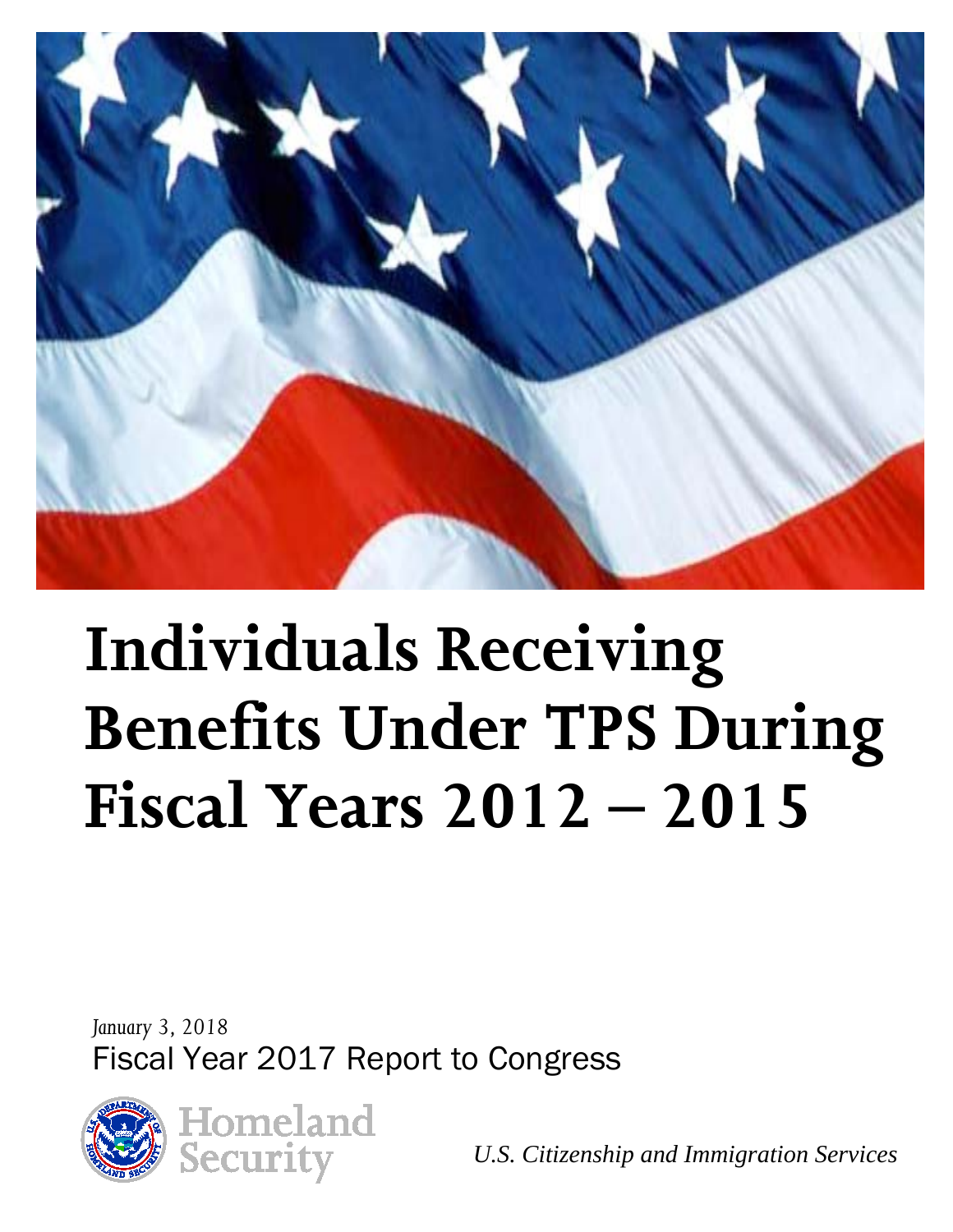### Message from the Director

#### January 3, 2018

I am pleased to present the following report, "Individuals Receiving Benefits under TPS during Fiscal Years 2012 – 2015," which has been prepared by U.S. Citizenship and Immigration Services (USCIS).

This report was compiled pursuant to language set forth in Senate Report 114-264 accompanying the Fiscal Year (FY) 2017 Department of Homeland Security Appropriations Act (P.L. 115-31).

Pursuant to congressional requirements, this report is being provided to the following Members of Congress:



The Honorable John R. Carter Chairman, House Appropriations Subcommittee on Homeland Security

The Honorable Lucille Roybal-Allard Ranking Member, House Appropriations Subcommittee on Homeland Security

The Honorable John Boozman Chairman, Senate Appropriations Subcommittee on Homeland Security

The Honorable Jon Tester Ranking Member, Senate Appropriations Subcommittee on Homeland Security

I am pleased to respond to any questions you may have. Please do not hesitate to contact me at (202) 272-1000 or the Department's Deputy Chief Financial Officer, Stacy Marcott, at  $(202)$  447-5751.

Sincerely,

tric

L. Francis Cissna Director U.S. Citizenship and Immigration Services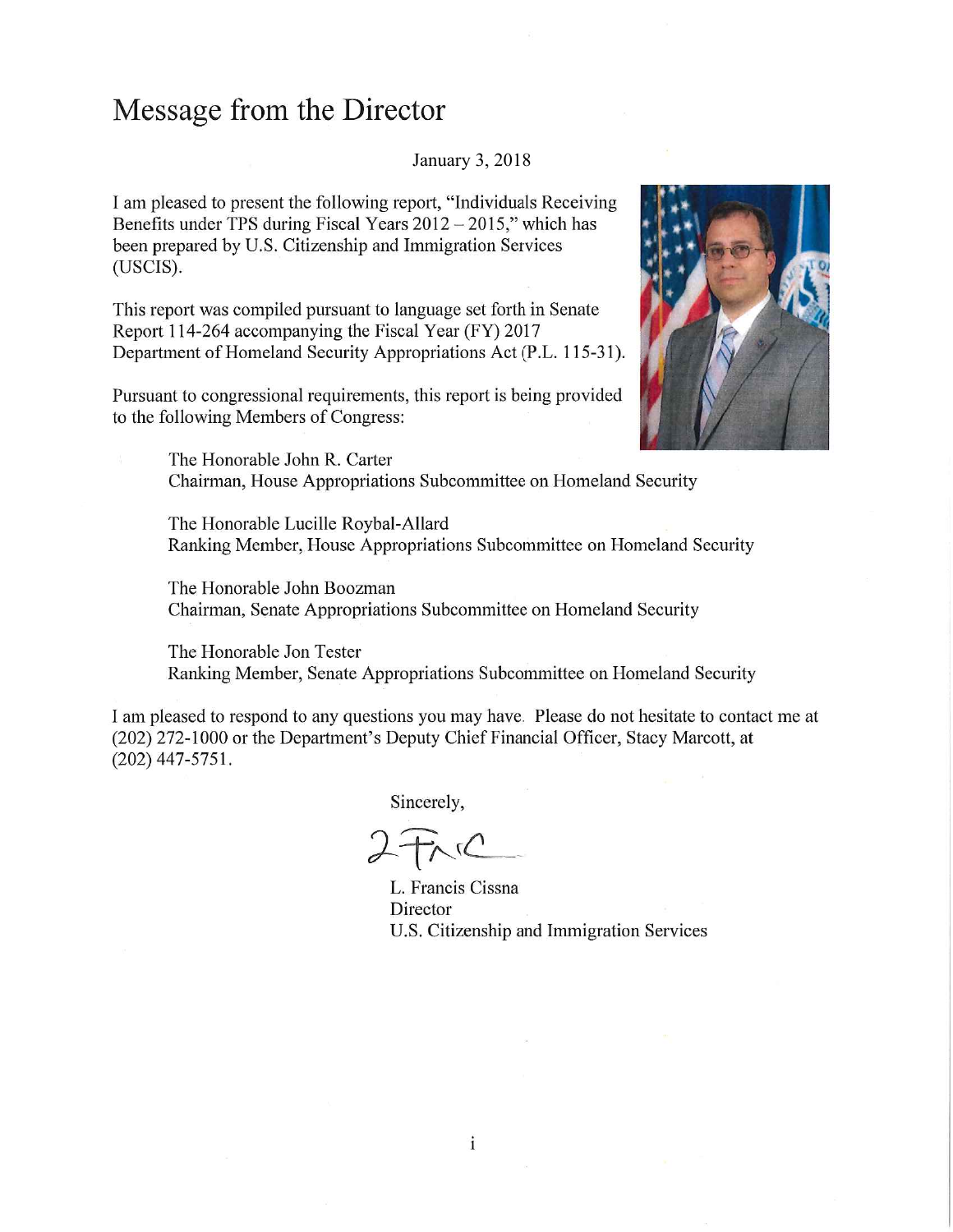# Executive Summary

Under section 244 of the Immigration and Nationality Act (INA), 8 U.S.C. § 1254a, the Secretary of Homeland Security may designate a foreign state (or part thereof) for Temporary Protected Status (TPS) after consulting with appropriate agencies of the U.S. Government. The Secretary then may grant TPS to eligible nationals of that foreign state or eligible aliens having no nationality who last habitually resided in that state. Section 244(b)(1) of the INA provides the circumstances and criteria under which the Secretary may exercise his or her discretion to designate a country for TPS. $<sup>1</sup>$  $<sup>1</sup>$  $<sup>1</sup>$ </sup>

The total numbers of TPS beneficiaries for FY 2012 through FY 2015 are reflected in the table below. Section III of this report provides the effective dates of designation, redesignation, extension, and expiration for each of the 13 foreign states that held a TPS designation at any time from FY 2012 through FY 2015.

| <b>FY 2012</b> | FY 2013       | <b>FV 2014</b> |            |
|----------------|---------------|----------------|------------|
| $+18,15$       | 20,962        | $\sim$         | $\sim$ 0.4 |
| $\sim$         | $\sim$ $\sim$ | 4              |            |

In addition, Senate Report 114-264 requested the cost of providing TPS benefits for FY 2012 through FY 2015. Because USCIS does not track costs distinctly associated with the TPS programs in its financial system, it is not able to report the actual costs of providing TPS benefits for this period. Because of variation in the length of designations, the number of applicants per designated country, and the number of countries designated, TPS costs are not stable year to year.

 $\overline{a}$ 

(B) the [Secretary] finds that--

<span id="page-2-0"></span><sup>&</sup>lt;sup>1</sup> Section 244(b)(1) of the INA provides:

The [Secretary of Homeland Security], after consultation with appropriate agencies of the Government, may designate any foreign state (or any part of such foreign state) under this subsection only if--

<sup>(</sup>A) the [Secretary] finds that there is an ongoing armed conflict within the state and, due to such conflict, requiring the return of aliens who are nationals of that state to that state (or to the part of the state) would pose a serious threat to their personal safety;

<sup>(</sup>i) there has been an earthquake, flood, drought, epidemic, or other environmental disaster in the state resulting in a substantial, but temporary, disruption of living conditions in the area affected,

<sup>(</sup>ii) the foreign state is unable, temporarily, to handle adequately the return to the state of aliens who are nationals of the state, and

<sup>(</sup>iii) the foreign state officially has requested designation under this subparagraph; or (C) the [Secretary] finds that there exist extraordinary and temporary conditions in the foreign state that prevent aliens who are nationals of the state from returning to the state in safety, unless the [Secretary] finds that permitting the aliens to remain temporarily in the United States is contrary to the national interest of the United States.

A designation of a foreign state (or part of such foreign state) under this paragraph shall not become effective unless notice of the designation (including a statement of the findings under this paragraph and the effective date of the designation) is published in the *Federal Register*. In such notice, the [Secretary] shall also state an estimate of the number of nationals of the foreign state designated who are (or within the effective period of the designation are likely to become) eligible for temporary protected status under this section and their immigration status in the United States.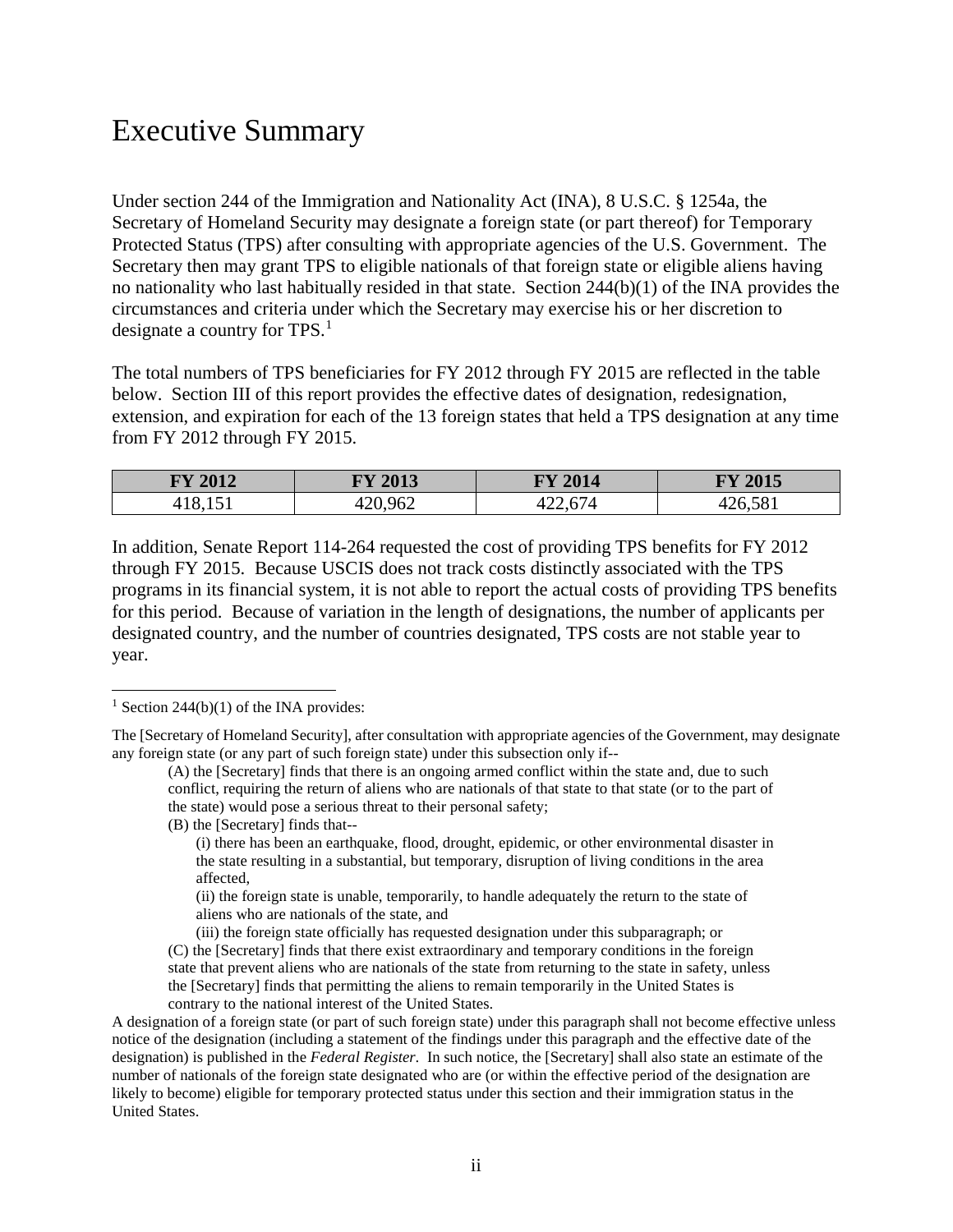Unlike the majority of its application and petition fees, USCIS is not able to set the fee for TPS through regulation; by law, each TPS registrant pays a fee of \$50 for initial registration (8 U.S.C. §  $1254(a)(c)(1)(B)$ ). There is no fee for re-registration. Historically, collections from the statutorily set \$50 initial registration fee have not been sufficient to cover the full costs of administering the TPS program. Because of these circumstances and the temporary nature of the TPS designations, USCIS excludes TPS from its biennial fee reviews.

Section IV of this report details the law, policy, and process informing TPS designations and benefits.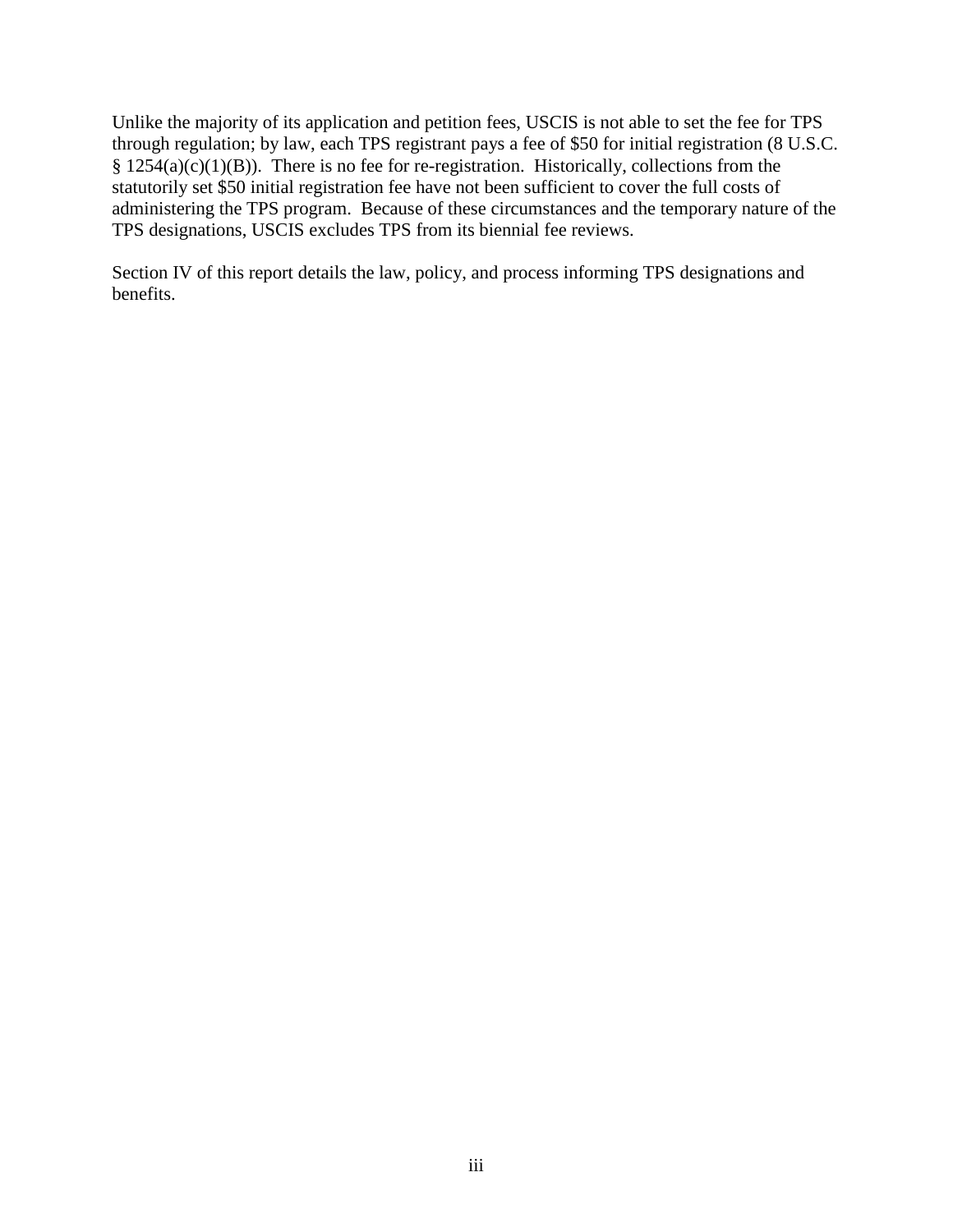

# USCIS Individuals Receiving Benefits under TPS during Fiscal Years 2012 – 2015

# Table of Contents

| $\mathbf{I}$ . |                                                                                                                                                                                                                                                                 |  |
|----------------|-----------------------------------------------------------------------------------------------------------------------------------------------------------------------------------------------------------------------------------------------------------------|--|
| Π.             |                                                                                                                                                                                                                                                                 |  |
| III.           | B. Number of TPS Beneficiaries in an Approved Status from FY 2012 to FY 2015  7                                                                                                                                                                                 |  |
| IV.            | Authority: Law, Policy, and Process Informing TPS Designations and Benefits<br>B. Process for the Secretary to Extend or Terminate TPS Designations of Foreign States<br>C. Process for the Secretary to Designate or Redesignate a Foreign State for TPS Under |  |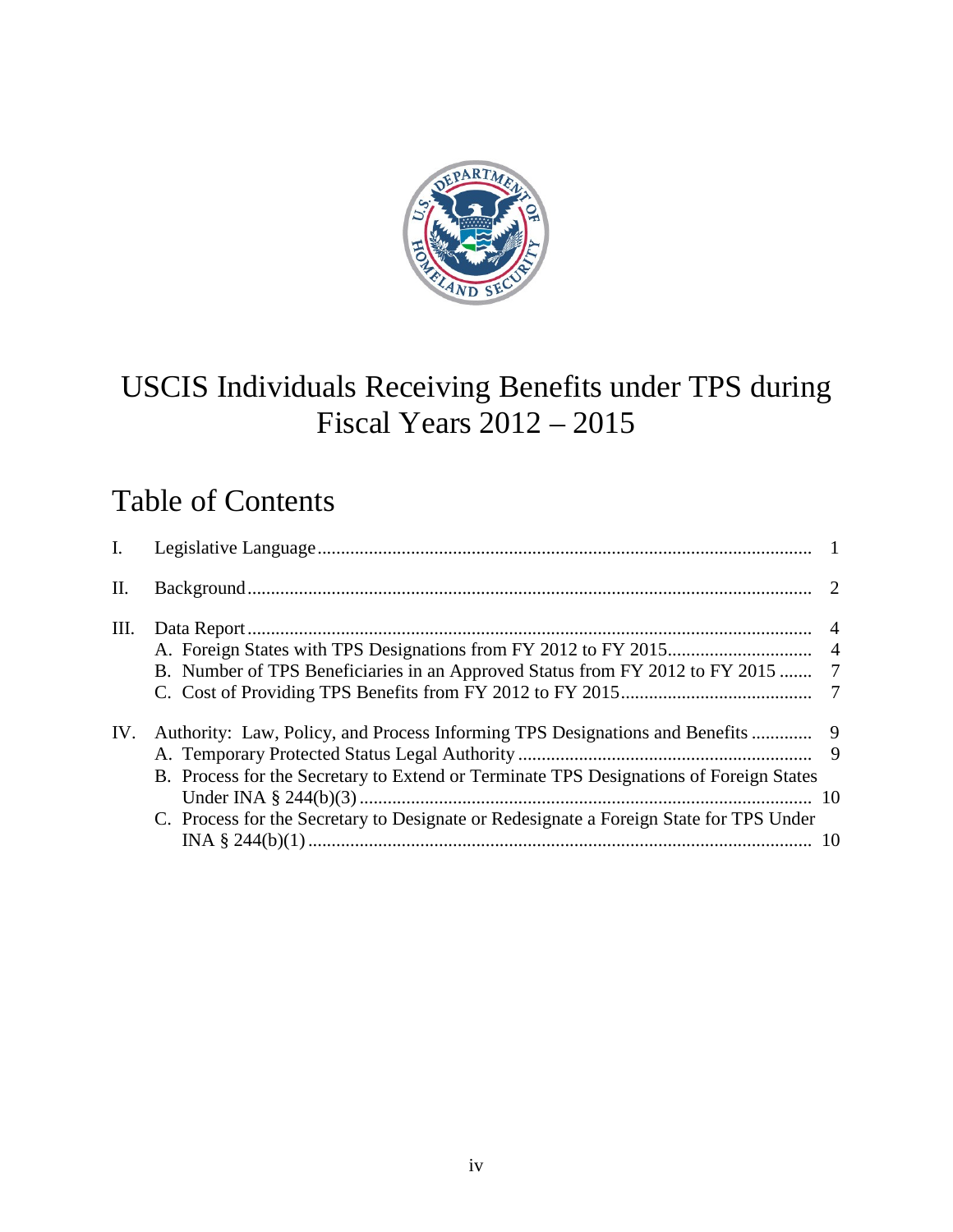# <span id="page-5-0"></span>I. Legislative Language

This document has been compiled in response to language included in Senate Report 114-264, which accompanies the Fiscal Year (FY) 2017 Department of Homeland Security Appropriations Act (P.L. 115-31).

Senate Report 114-264 states:

The Committee directs USCIS to report on the number of individuals receiving benefits under temporary protected status [TPS] annually from fiscal year 2012 through fiscal year 2015, the cost of providing the benefits granted to those individuals, as well as the validity period of benefits provided, and on the policies governing TPS determinations. In addition, the Committee directs USCIS to brief the Committee within 120 days of the date of enactment of this act on the estimates of the costs of administering the TPS programs.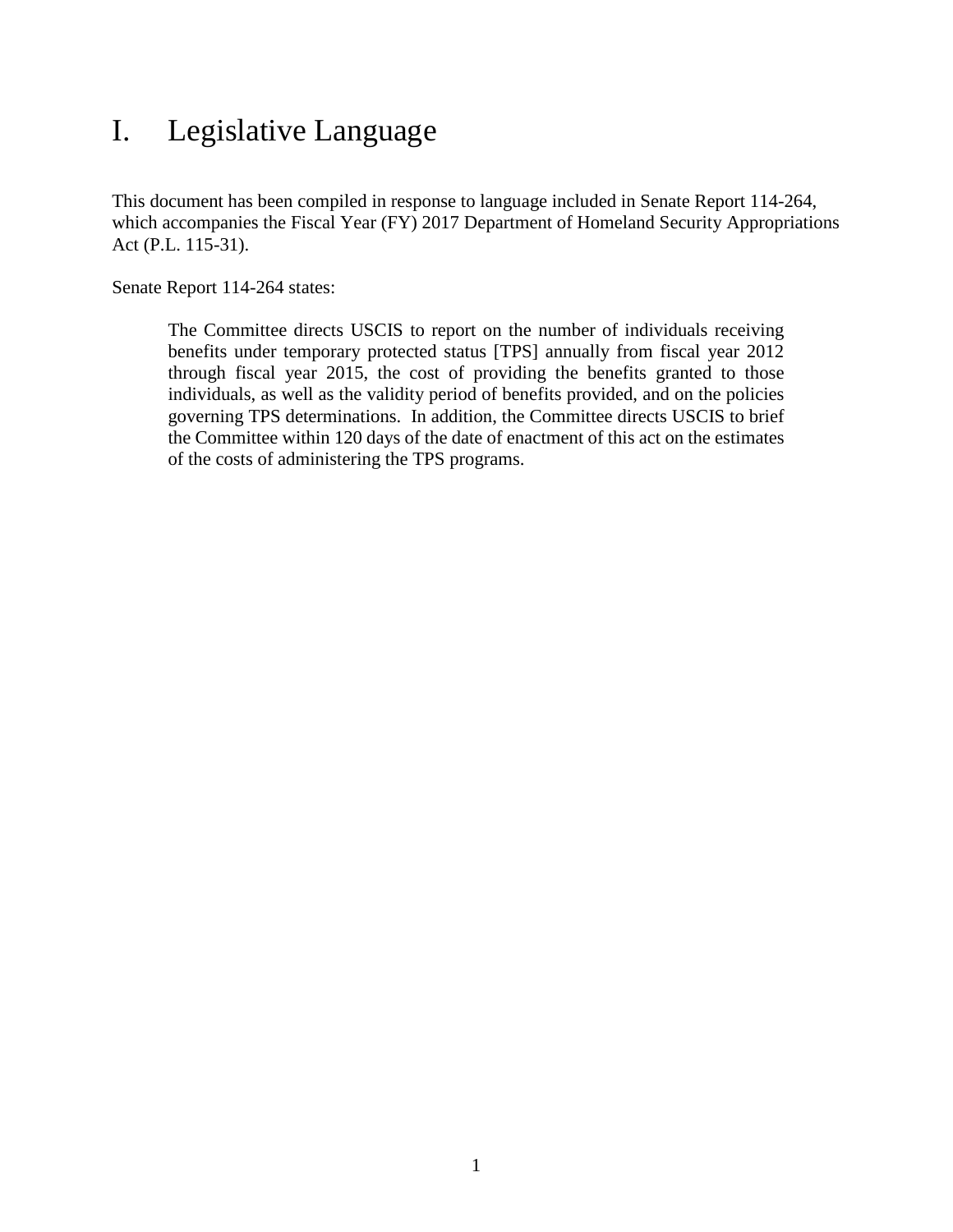# <span id="page-6-0"></span>II. Background

 $\overline{a}$ 

Section 244(b)(1) of the Immigration and Nationality Act (INA) provides the Secretary with the authority to designate a foreign state, or any part of such state, for TPS upon finding that such state is experiencing ongoing armed conflict, an environmental disaster, or other extraordinary and temporary conditions. (*See* fn. 1 for specific statutory requirements for each type of designation.) The Secretary may grant TPS to an eligible national of the designated foreign state (or to an eligible alien having no nationality who last habitually resided in such state) who, as described in § 244 $(c)(1)(A)$  of the INA and implementing regulations in 8 C.F.R. 244.2:

- Has been present physically in the United States continuously since the effective date of the most recent designation of the state as published in the *Federal Register* notice for the country designation;
- Has resided continuously in the United States since a date determined by the Secretary and published in the *Federal Register* notice;
- Is admissible as an immigrant except as otherwise provided under  $\S 244(c)(2)(A)$  of the INA;
- Is not ineligible for TPS under  $\S 244(c)(2)(B)$  of the INA; and
- Registers during an initial registration period of not less than 180 days, as announced by public notice in the *Federal Register*, or who meets late initial registration criteria during any subsequent extension of TPS designation pursuant to 8 C.F.R. § 244.2(f)(2).

During the period for which the Secretary has designated a country for TPS, registered TPS beneficiaries are eligible to remain in the United States, cannot be removed, and are authorized to work, so long as they continue to meet the terms and conditions of their TPS registration. They also may be granted authorization to travel abroad, including back to their home country, at the Secretary's discretion, for brief periods. S*ee* INA § 244(a)(1), § 244(a)(2), and § 244(f)(3).

The granting of TPS does not lead to permanent resident status.<sup>[2](#page-6-1)</sup> When the Secretary terminates a country's TPS designation, beneficiaries revert to the same immigration status that they

<span id="page-6-1"></span><sup>&</sup>lt;sup>2</sup> Although the granting of TPS does not confer permanent resident status, § 244(f)(4) of INA does contemplate that certain individuals who have both TPS and a lawful admission or parole will be eligible to seek adjustment of status, pursuant to INA § 245 or change of status pursuant to INA § 248. In a related context concerning whether TPS itself constitutes an admission, the current governmental position reflects the historical General Counsel Opinion 93-94 (INS Dec. 28, 1993), which provides that a grant of TPS is not an admission, but that those individuals in valid TPS status who return to the United States on a grant of advance parole would satisfy the admission requirement in INA § 245. Contrary to the limitations expressed in the General Counsel opinion, the Sixth Circuit in *Flores v. USCIS*, 718 F.3d 548 (Sixth Cir. 2013), and the Ninth Circuit in *Ramirez v. Brown*, 852 F.3d 954 (Ninth Cir. 2017), have ruled that foreign nationals who enter the United States—even without inspection or parole—and who subsequently are granted TPS do, in fact, meet the inspected and admitted or inspected and paroled requirement under INA § 245(a). To note, the Eleventh Circuit in *Serrano v. Attorney General*, 655 F.3d 1260 (Eleventh Cir. 2011), reached the opposite conclusion and is aligned with the current governmental position. Therefore, if the applicant resides in the Sixth or Ninth Circuits or if U.S. Citizenship and Immigration Services (USCIS) is adjudicating the application in the Sixth or Ninth Circuits, USCIS must treat a grant of TPS as an admission for purposes of adjustment of status under INA § 245(a), but only so long as the applicant remains in valid TPS status. USCIS does not apply *Flores* outside of the Sixth Circuit or *Ramirez* outside of the Ninth Circuit.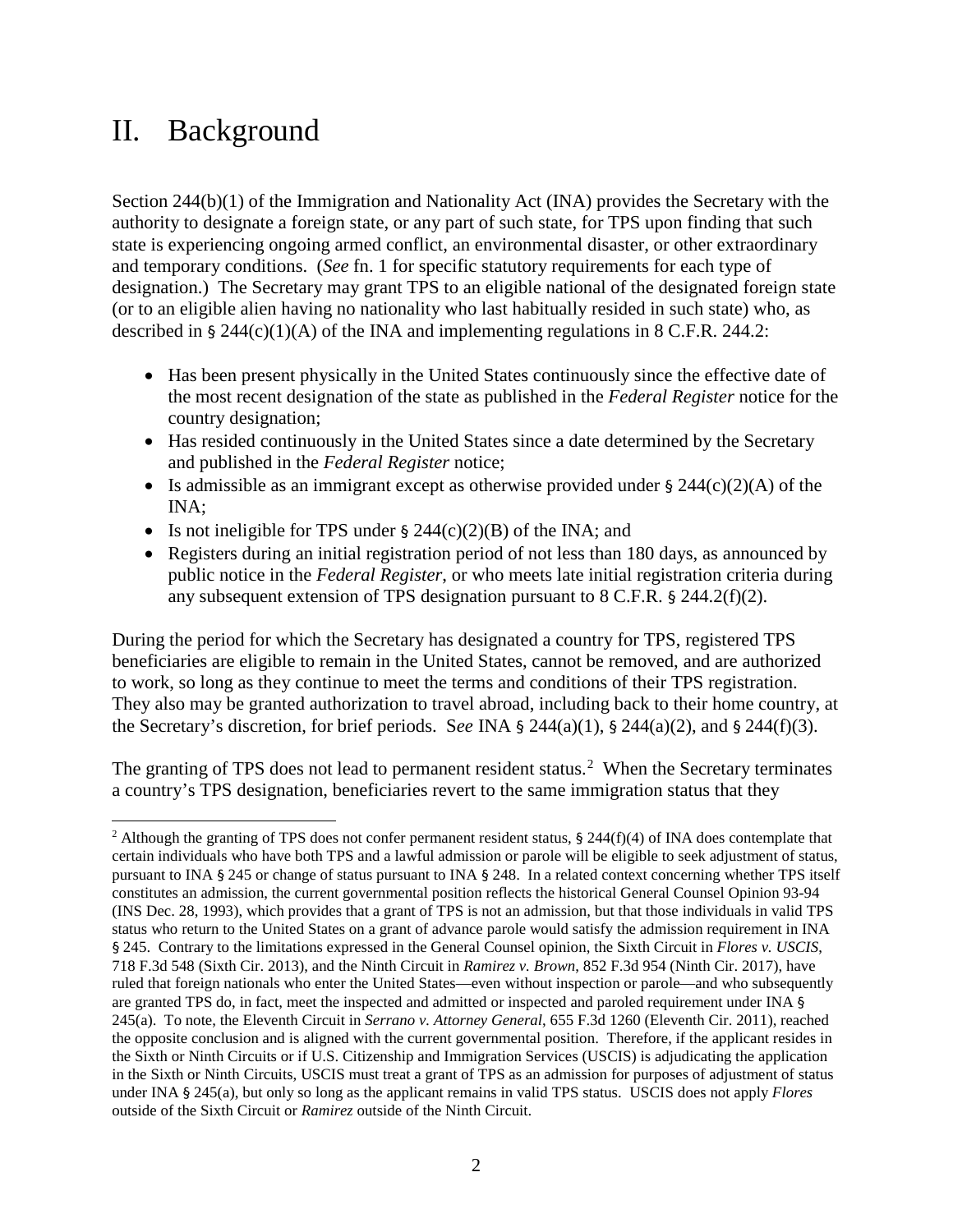possessed before TPS, unless that status since has expired or been terminated, or the beneficiary obtained another lawful status while registered for TPS. Beneficiaries who had no lawful status before obtaining TPS and who have not obtained any other lawful status during TPS return to unlawful status when TPS benefits end.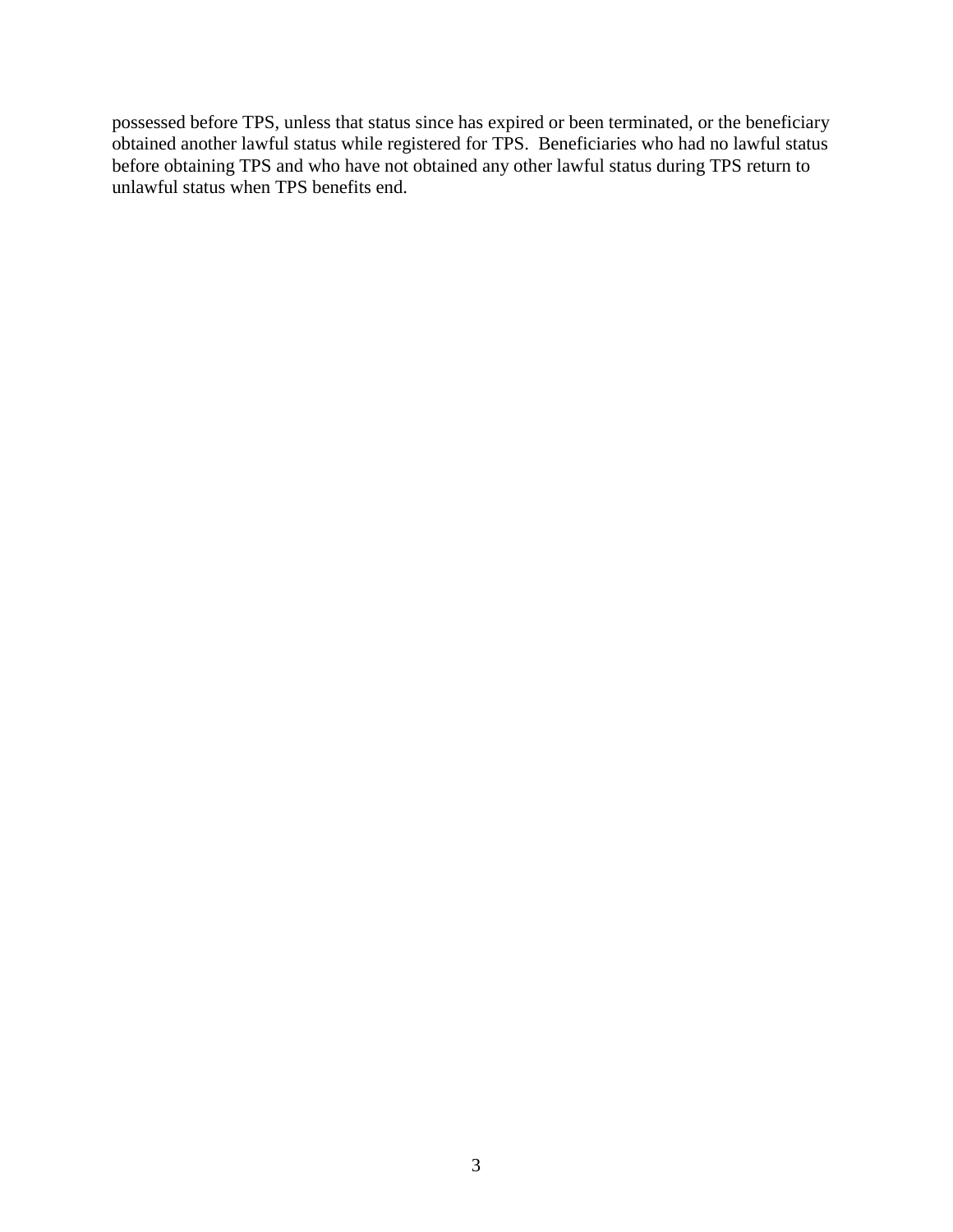## <span id="page-8-0"></span>III. Data Report

#### <span id="page-8-1"></span>A. Foreign States with TPS Designations from FY 2012 to FY 2015

The following table reflects all of the foreign states that held a TPS designation at any time from FY 2012 to the end of FY 2015. The table shows the effective dates of each designation, redesignation, and/or extension during that timeframe, and the expiration date for each country's TPS designation as of September 30, 2015.[3](#page-8-2)

|                                    | <b>Effective Date of</b><br>Designation,<br>Redesignation, or |                   | <b>Federal Register</b>            |
|------------------------------------|---------------------------------------------------------------|-------------------|------------------------------------|
| <b>Extension</b><br><b>Country</b> |                                                               | <b>Expiration</b> | <b>Notice</b>                      |
|                                    | September 9, 2010<br>(extension)                              | March 9, 2012     | 75 FR 39556<br>(July 9, 2010)      |
| El Salvador                        | March 10, 2012<br>September 9, 2013<br>(extension)            |                   | 77 FR 1710<br>(January 11, 2012)   |
|                                    | September 10, 2013<br>March 9, 2015<br>(extension)            |                   | 78 FR 32418<br>(May 30, 2013)      |
|                                    | March 10, 2015<br>(extension)                                 | September 9, 2016 | 80 FR 893<br>(January 7, 2015)     |
| Guinea                             | November 21, 2014<br>(initial designation)                    | May 21, 2016      | 79 FR 69511<br>(November 21, 2014) |
|                                    | July 23, 2011<br>(extension and<br>redesignation)             | January 22, 2013  | 76 FR 29000<br>(May 19, 2011)      |
| Haiti                              | January 23, 2013<br>(extension)                               | July 22, 2014     | 77 FR 59943<br>(October 1, 2012)   |
|                                    | July 23, 2014<br>(extension)                                  | January 22, 2016  | 79 FR 11808<br>(March 3, 2014)     |

**Figure 1: Foreign States that held a TPS designation FY 2012 – FY 2015** 

<span id="page-8-2"></span> $\overline{a}$ <sup>3</sup> TPS actions taken by the Secretary between September 30, 2015, and the date of this report are not reflected in the table.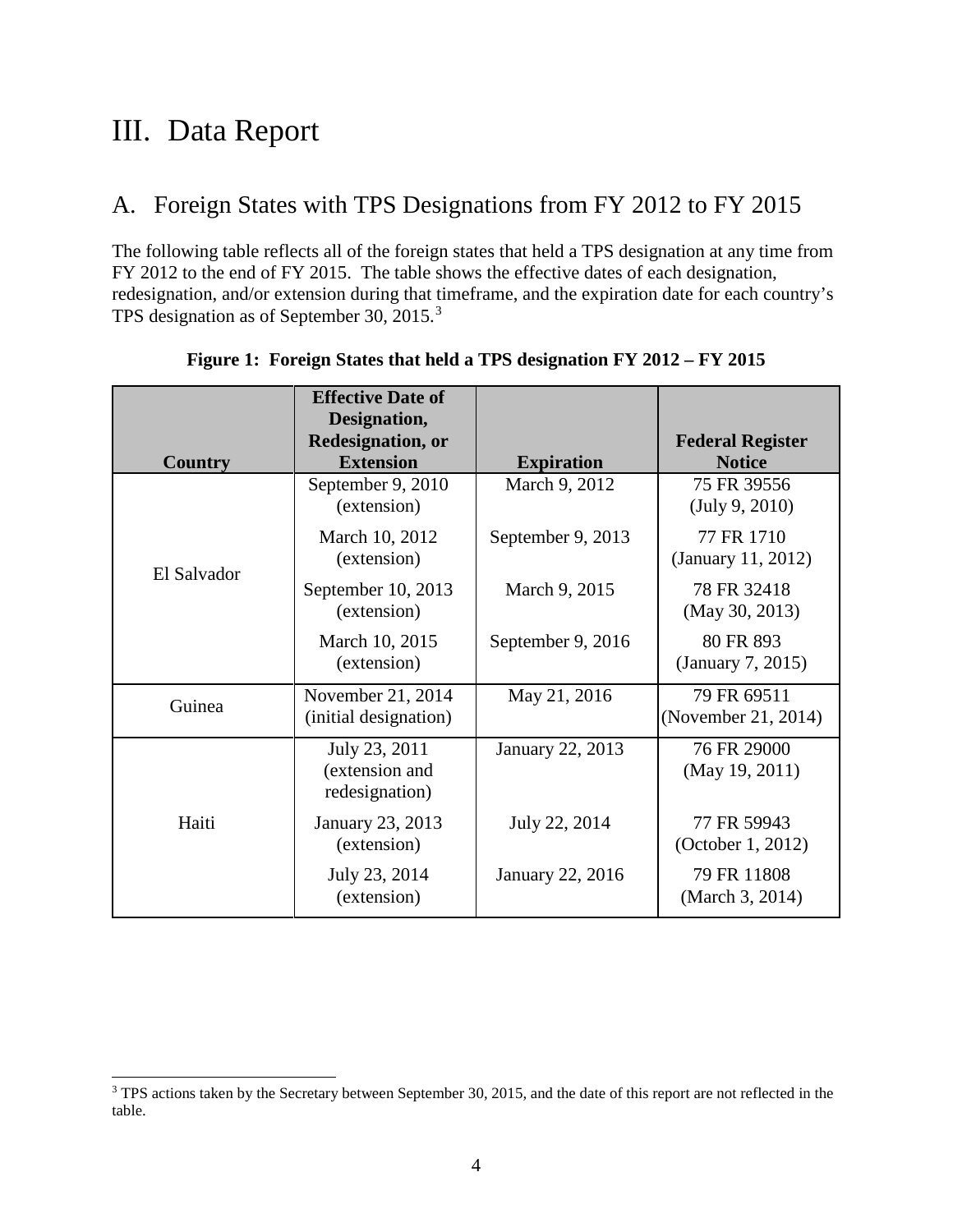| <b>Country</b>                                             | <b>Effective Date of</b><br>Designation,<br><b>Redesignation</b> , or<br><b>Extension</b> | <b>Expiration</b>      | <b>Federal Register</b><br><b>Notice</b> |  |
|------------------------------------------------------------|-------------------------------------------------------------------------------------------|------------------------|------------------------------------------|--|
|                                                            | July 6, 2010<br>(extension)                                                               | <b>January 5, 2012</b> | 75 FR 24734<br>(May 5, 2010)             |  |
|                                                            | January 6, 2012<br>(extension)                                                            | July 5, 2013           | 76 FR 68488<br>(November 4, 2011)        |  |
| Honduras                                                   | July 6, 2013<br><b>January 5, 2015</b><br>(extension)                                     |                        | 78 FR 20123<br>(April 3, 2013)           |  |
|                                                            | <b>January 6, 2015</b><br>(extension)                                                     | July 5, 2016           |                                          |  |
| Liberia                                                    | November 21, 2014<br>(initial designation)                                                |                        | 79 FR69502<br>(November 21, 2014)        |  |
| Nepal                                                      | June 24, 2015<br>December 24, 2016<br>(initial designation)                               |                        | 80 FR 36346<br>(June 24, 2015)           |  |
|                                                            | July 6, 2010<br><b>January 5, 2012</b><br>(extension)                                     |                        | 75 FR 24737<br>(May 5, 2010)             |  |
| Nicaragua                                                  | <b>January 6, 2012</b><br>July 5, 2013<br>(extension)                                     |                        | 76 FR 68493<br>(November 4, 2011)        |  |
|                                                            | July 6, 2013<br><b>January 5, 2015</b><br>(extension)                                     |                        | 78 FR 20128<br>(April 3, 2013)           |  |
|                                                            | January 6, 2015<br>(extension)                                                            | July 5, 2016           | 79 FR 62176<br>(October 16, 2014)        |  |
| November 21, 2014<br>Sierra Leone<br>(initial designation) |                                                                                           | May 21, 2016           | 79 FR 69506<br>(November 21, 2014)       |  |
|                                                            | March 18, 2010<br>(extension)                                                             | September 17, 2012     | 75 FR 67383<br>(November 2, 2010)        |  |
| Somalia                                                    | September 18, 2012<br>(extension and<br>redesignation)                                    | March 17, 2014         | 77 FR 25723<br>(May 1, 2012)             |  |
|                                                            | March 18, 2014<br>(extension)                                                             | September 17, 2015     | 78 FR 65690<br>(November 1, 2013)        |  |
|                                                            | September 18, 2015<br>(extension)                                                         | March 17, 2017         | 80 FR 31056<br>(June 1, 2015)            |  |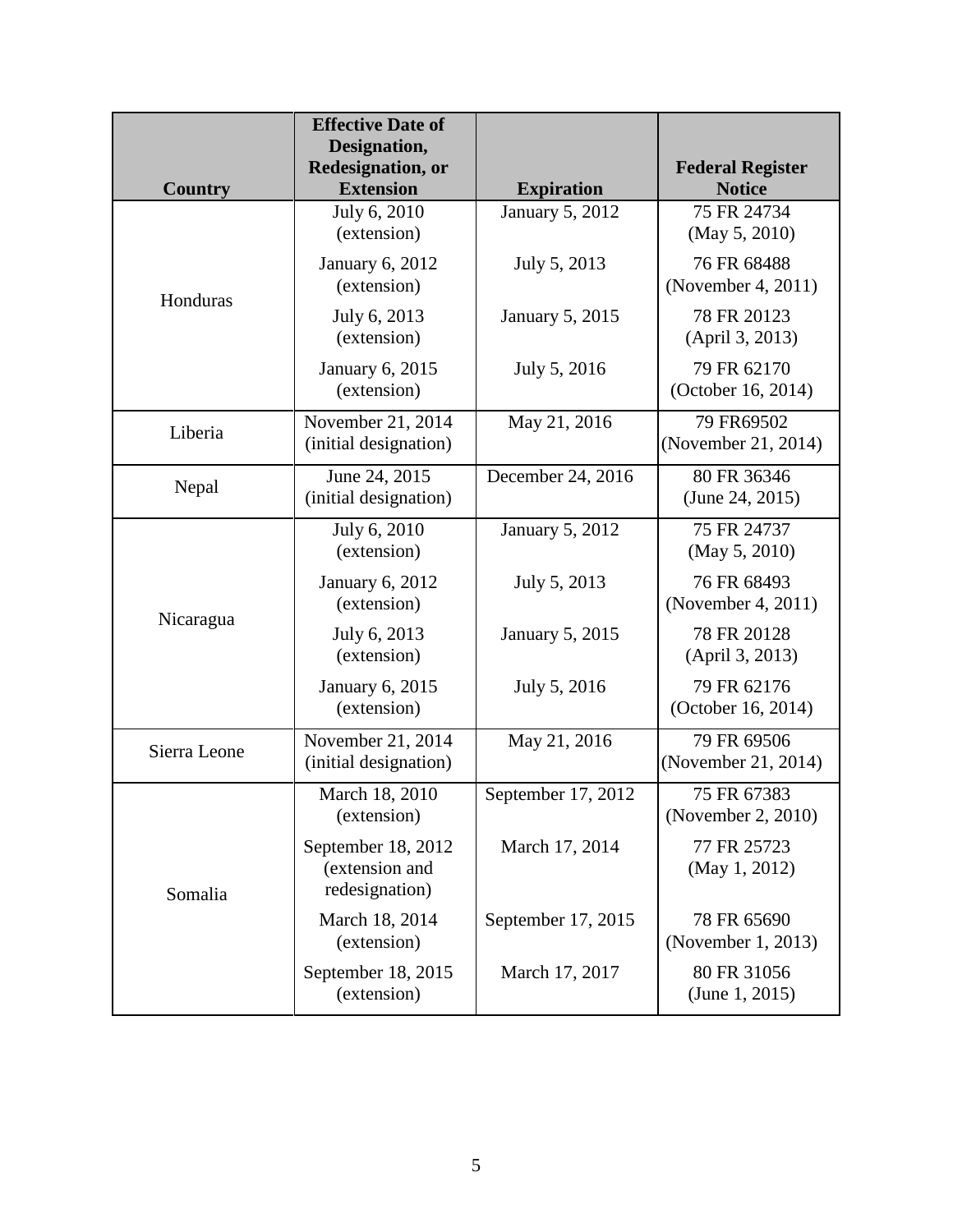| <b>Effective Date of</b><br>Designation,<br><b>Redesignation</b> , or<br><b>Extension</b><br><b>Country</b> |                                                                         | <b>Expiration</b>  | <b>Federal Register</b><br><b>Notice</b> |
|-------------------------------------------------------------------------------------------------------------|-------------------------------------------------------------------------|--------------------|------------------------------------------|
|                                                                                                             | November 3, 2011<br>(initial designation)                               | May 2, 2013        | 76 FR 63629<br>(October 13, 2011)        |
| South Sudan                                                                                                 | November 4, 2015<br>May 3, 2013<br>(extension and<br>redesignation)     |                    | 78 FR 1866<br>(January 9, 2011)          |
|                                                                                                             | November 3, 2014<br>May 2, 2016<br>(extension and<br>redesignation)     |                    | 79 FR 52019<br>(September 2, 2014)       |
|                                                                                                             | November 2, 2011<br>May 3, 2010<br>(extension)                          |                    | 74 FR 69355<br>(December 31, 2009)       |
|                                                                                                             | November 3, 2011<br>(extension)                                         | May 2, 2013        | 76 FR 63635<br>(October 13, 2011)        |
| Sudan                                                                                                       | May 3, 2013<br>(extension and<br>redesignation)                         | November 2, 2014   | 78 FR 1866<br>(January 9, 2013)          |
|                                                                                                             | November 3, 2014<br>May 2, 2016<br>(extension)                          |                    | 79 FR 52027<br>(September 2, 2014)       |
|                                                                                                             | March 29, 2012<br>(initial designation)                                 | September 30, 2013 | 77 FR 19026<br>(March 20, 2012)          |
| Syria                                                                                                       | October 1, 2013<br>(extension and<br>redesignation)                     | March 31, 2015     | 78 FR 36223<br>(June $17, 2013$ )        |
|                                                                                                             | April 1, 2015<br>September 30, 2016<br>(extension and<br>redesignation) |                    | 80 FR 245<br>(January 5, 2015)           |
| September 3, 2015<br>Yemen<br>(initial designation)                                                         |                                                                         | March 3, 2017      | 80 FR 53319<br>(September 3, 2015)       |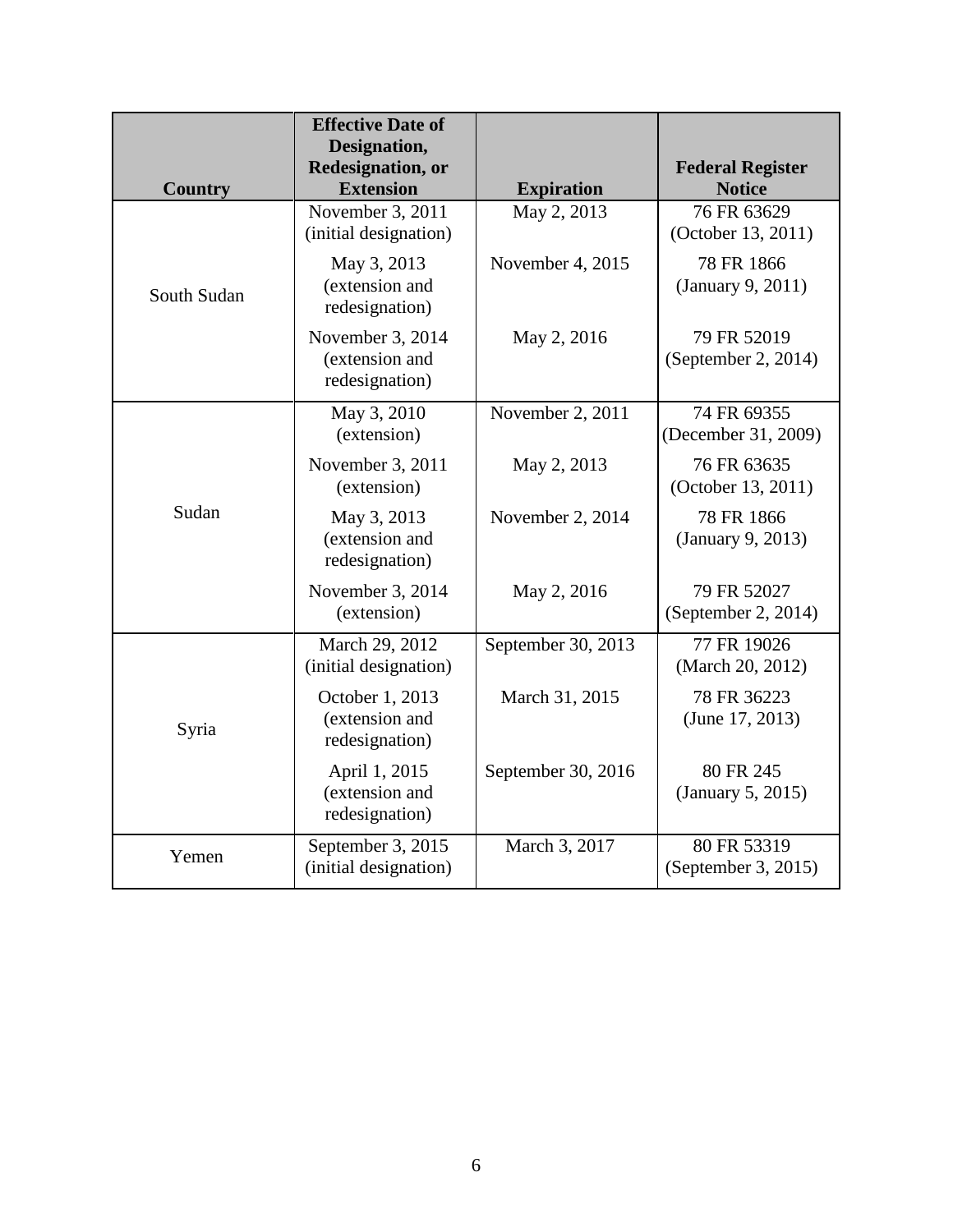#### <span id="page-11-0"></span>B. Number of TPS Beneficiaries in an Approved Status from FY 2012 to FY 2015

The following table reflects the number of TPS beneficiaries under each designated foreign state for FY 2012 to FY 2015.[4](#page-11-2)

| <b>Country</b>     | <b>FY 2012</b> | FY 2013        | <b>FY 2014</b> | <b>FY 2015</b> |
|--------------------|----------------|----------------|----------------|----------------|
| El Salvador        | 265,294        | 265,785        | 265,063        | 264,912        |
| Guinea             |                | 0              |                | 542            |
| Haiti              | 58,874         | 59,105         | 59,229         | 58,947         |
| Honduras           | 87,174         | 87,302         | 86,946         | 86,813         |
| Liberia            | 0              | $\theta$       | $\theta$       | 1,614          |
| Nepal              | 0              | $\overline{0}$ | 0              | 1,097          |
| Nicaragua          | 5,372          | 5,383          | 5,380          | 5,374          |
| Sierra Leone       |                | $\overline{0}$ |                | 847            |
| Somalia            | 421            | 455            | 483            | 483            |
| South Sudan        | 1              | 3              | 20             | 26             |
| Sudan              | 833            | 858            | 1,019          | 1,030          |
| Syria              | 182            | 2,071          | 4,534          | 4,896          |
| Yemen <sup>5</sup> | 0              | $\overline{0}$ | $\theta$       | $\Omega$       |
| <b>Total</b>       | 418,151        | 420,962        | 422,674        | 426,581        |

**Figure 2: Number of TPS Beneficiaries by Foreign State FY 2012 – FY 2015** 

#### <span id="page-11-1"></span>C. Cost of Providing TPS Benefits from FY 2012 to FY 2015

In addition, Senate Report 114-264 requested the cost of providing TPS benefits for FY 2012 through FY 2015. However, because USCIS does not track costs distinctly associated with the TPS programs in its financial system, it is not able to report the actual costs of providing TPS benefits for this period. In fiscal years with a high TPS workload due to re-registration periods for individuals from countries with high eligible populations, USCIS reassigns staff from the adjudication of other various benefit applications to handle TPS. In fiscal years with low volumes of TPS filings, fewer staff are assigned to TPS adjudications.

Unlike the majority of its Immigration Examinations Fee Account application and petition fees, USCIS is not able to set the fee for TPS through regulation. The fee for TPS initial registration is capped by law at \$50. *See* INA § 244(c)(1)(B) (authorizing "payment of a reasonable fee as a condition of registering [for TPS] ... . The amount of any such fee shall not exceed \$50."). The law did not authorize a fee for re-registration, and the highest populations of TPS filers are from

<span id="page-11-2"></span> $\overline{a}$ <sup>4</sup> USCIS typically reports TPS data by calendar year (rather than fiscal year), so the number of beneficiaries shown in this report differs from prior congressional reports on TPS because of the directive to report data by fiscal year for the purposes of this report.

<span id="page-11-3"></span><sup>&</sup>lt;sup>5</sup> Yemen initially was designated for TPS on September 3, 2015; however, no beneficiaries were approved under Yemen's designation as of the end of FY 2015.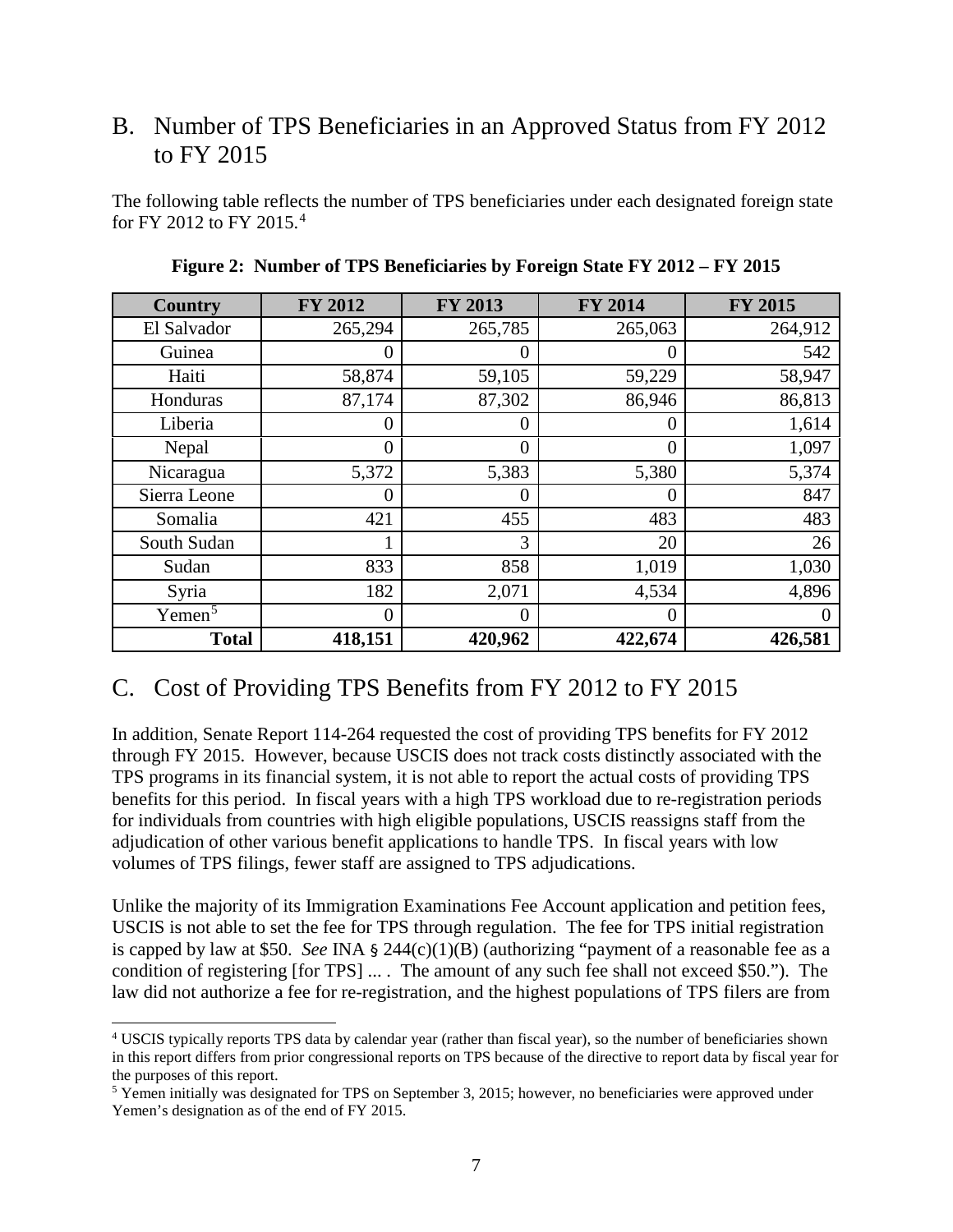countries that have been designated for many years (e.g., Honduras and El Salvador), and thus have very few eligible initial registrants. The more recent initial TPS country designations had significantly lower eligible populations. Historically, collections from the statutorily set \$50 initial registration fee have not been sufficient to cover the full costs of administering the TPS program. Because of this and the temporary nature of the TPS designations, USCIS excludes TPS from its biennial fee reviews.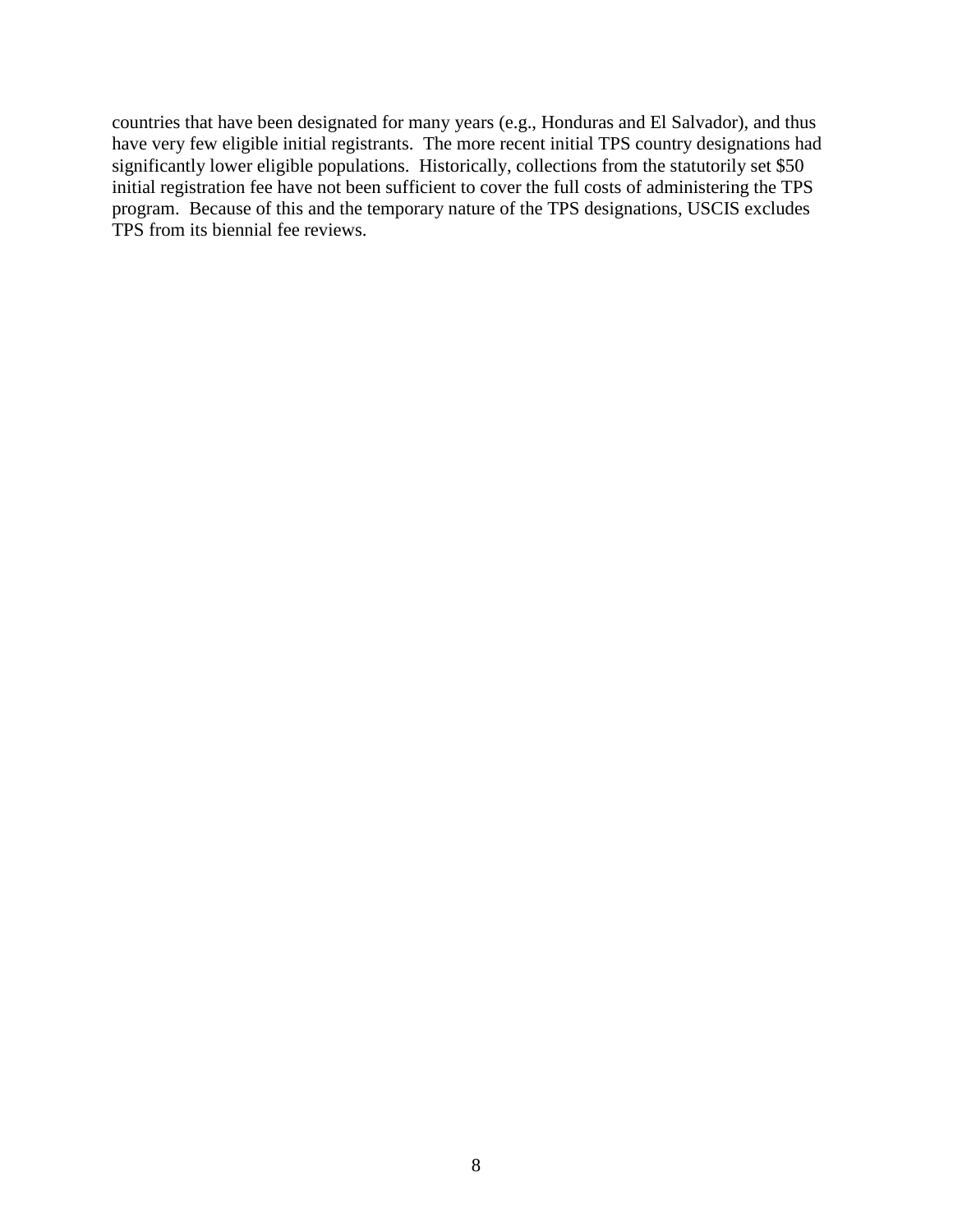# <span id="page-13-0"></span>IV. Authority: Law, Policy, and Process Informing TPS Designations and Benefits

#### <span id="page-13-1"></span>A. Temporary Protected Status Legal Authority

Pursuant to § 244(b)(1) of the INA, 8 U.S.C. § 1254a(b)(1), the Secretary of Homeland Security, after consultation with appropriate agencies of the U.S. Government, may designate a foreign state (or part thereof) for TPS. The Secretary then may grant TPS to eligible nationals of that foreign state (or aliens having no nationality who last habitually resided in that state).

At least 60 days before the expiration of a TPS designation, the Secretary, after consultation with appropriate agencies of the U.S. Government, must review the conditions in a foreign state designated for TPS to determine whether the conditions for the TPS designation continue to be met and, if so, to determine the length of an extension of the TPS designation. *See* INA §  $244(b)(3)(A)$ ; 8 U.S.C. § 1254a(b)(3)(A)–(C). If the Secretary determines that the foreign state no longer meets the conditions for the TPS designation, the Secretary must terminate the designation. *See* INA § 244(b)(3)(B); 8 U.S.C. § 1254a(b)(3)(B). Although the Secretary must make a determination on extension or termination at least 60 days before the expiration of the TPS designation, publication of the required *Federal Register* notice announcing the decision must be "on a timely basis." *See* INA § 244(b)(3)(A). However, if the Secretary does not make a decision that the foreign state no longer meets the conditions for designation (*See* INA  $\S$  244(b)(3)(C); 8 U.S.C.  $\S$  1254a(b)(3)(C)), there is an automatic, minimum 6-month extension of a country's TPS designation.

After the Secretary designates a country for TPS, nationals of the country (and persons without nationality who last habitually resided in the country) may apply for TPS, but they individually must demonstrate their eligibility pursuant to the criteria established in INA § 244(c) and the TPS regulations at 8 C.F.R. § 244.1 *et seq.* These criteria include, but are not limited to, requirements that the applicant show continuous physical presence in the United States since the effective date of the country designation and continuous residence since such date as the Secretary determines; admissibility as an immigrant (with limited exceptions); that the applicant is not ineligible under certain mandatory criminal history, terrorism, and national security bars as specified in INA  $\S$  244(c)(2)(A-B); and that the applicant is registering for TPS in accordance with regulatory procedures in 8 C.F.R. §§ 244.2–244.9.

If granted TPS, the individual receives employment authorization and an Employment Authorization Document, if requested, that is valid for the period that he or she holds TPS. TPS is a temporary benefit that does not lead to lawful permanent residence or confer any other immigration status.<sup>[6](#page-13-2)</sup> When a TPS country designation ends, TPS beneficiaries maintain the same immigration status, if any, that they held prior to TPS (unless that status has expired or has been terminated) or any other status that they may have acquired while registered for TPS.

 $\overline{a}$ 

<span id="page-13-2"></span><sup>6</sup> *See supra* note 2.